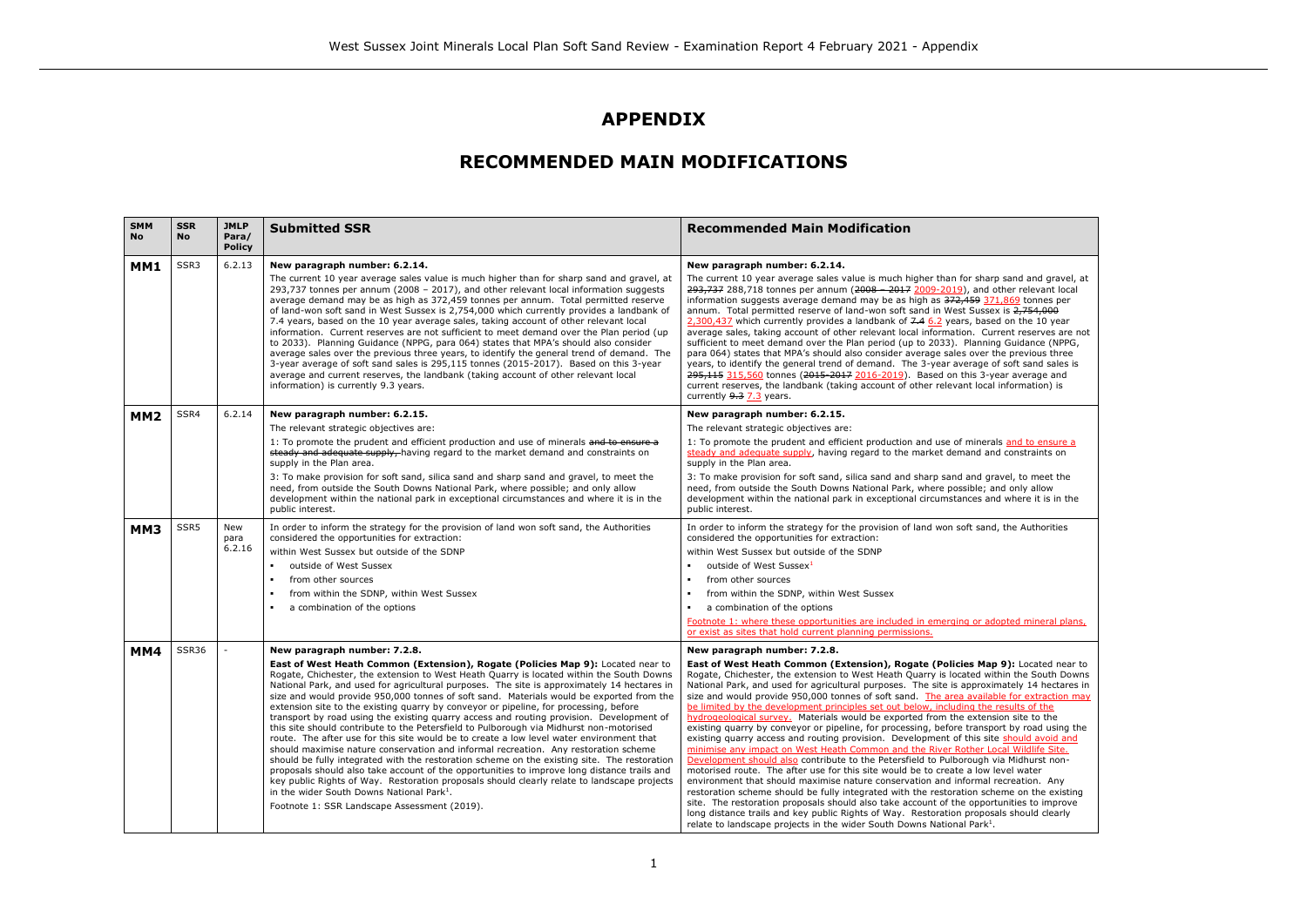### te are as follows: ies for net gains in

ise impacts associated

ve impacts on the nearby the road network;

ven and an assessment out including

and seeking to avoid watercourses<del>, including</del> there exercise, meaning

in should be completed,

measures are applied to  $m$ pacted by the use of

be and ecosystem be informed by relevant t form a cohesive s the local community  $m$  the operation of the

# ies for net gains in

| <b>SMM</b><br><b>No</b> | <b>SSR</b><br><b>No</b> | <b>JMLP</b><br>Para/<br><b>Policy</b> | <b>Submitted SSR</b>                                                                                                                                                                                                                                                                                                                                                                                                                                                                                                                                                                                                                                                                                                                                                                                                                                                                                                                                                                                                                                                                                                                                                                                                                                                                                                                                                                                                                                                                                                                                                           | <b>Recommended Main Modification</b>                                                                                                                                                                                                                    |                                                                                                    |
|-------------------------|-------------------------|---------------------------------------|--------------------------------------------------------------------------------------------------------------------------------------------------------------------------------------------------------------------------------------------------------------------------------------------------------------------------------------------------------------------------------------------------------------------------------------------------------------------------------------------------------------------------------------------------------------------------------------------------------------------------------------------------------------------------------------------------------------------------------------------------------------------------------------------------------------------------------------------------------------------------------------------------------------------------------------------------------------------------------------------------------------------------------------------------------------------------------------------------------------------------------------------------------------------------------------------------------------------------------------------------------------------------------------------------------------------------------------------------------------------------------------------------------------------------------------------------------------------------------------------------------------------------------------------------------------------------------|---------------------------------------------------------------------------------------------------------------------------------------------------------------------------------------------------------------------------------------------------------|----------------------------------------------------------------------------------------------------|
|                         |                         |                                       |                                                                                                                                                                                                                                                                                                                                                                                                                                                                                                                                                                                                                                                                                                                                                                                                                                                                                                                                                                                                                                                                                                                                                                                                                                                                                                                                                                                                                                                                                                                                                                                | Footnote 1: SSR Landscape Assessment (2019).                                                                                                                                                                                                            |                                                                                                    |
| MM5                     | SSR38                   |                                       | New paragraph number: 7.2.9.                                                                                                                                                                                                                                                                                                                                                                                                                                                                                                                                                                                                                                                                                                                                                                                                                                                                                                                                                                                                                                                                                                                                                                                                                                                                                                                                                                                                                                                                                                                                                   | New paragraph number: 7.2.9.                                                                                                                                                                                                                            |                                                                                                    |
|                         |                         |                                       | The development principles for the East of West Heath Common site are as follows:                                                                                                                                                                                                                                                                                                                                                                                                                                                                                                                                                                                                                                                                                                                                                                                                                                                                                                                                                                                                                                                                                                                                                                                                                                                                                                                                                                                                                                                                                              | The development principles for the East of West Heath Common site are as follows:                                                                                                                                                                       |                                                                                                    |
|                         |                         |                                       | i. A project level Appropriate Assessment is required to assess potential impacts and<br>demonstrate how this site will be delivered without any adverse effect on the integrity of                                                                                                                                                                                                                                                                                                                                                                                                                                                                                                                                                                                                                                                                                                                                                                                                                                                                                                                                                                                                                                                                                                                                                                                                                                                                                                                                                                                            | i. Development proposals must identify and incorporate opportunities for net gains in<br>biodiversity;                                                                                                                                                  |                                                                                                    |
|                         |                         |                                       | any Natura 2000 sites;<br>ii. A landscape and visual impact assessment should inform the development of proposals<br>for the extraction of minerals from the site (including the use of conveyors or pipeline),<br>taking into account and seeking to minimise adverse impacts on the South Downs National<br>Park;<br>iii. The Landscape and Visual Impact Assessment should cross reference all other relevant<br>studies within the Environmental Statement in order to ensure that it is fully integrated<br>and considers both direct and indirect impacts from any proposals;<br>iv. Existing hedgerows, mature trees and vegetation along perimeters and within the site,<br>should, where possible, be retained and linked to new planting to create continuous<br>corridors of trees and vegetation, connected to wider networks of hedges in surrounding<br>areas;<br>v. There should be phasing of working and restoration to minimise impacts associated with<br>unrestored open excavated areas;                                                                                                                                                                                                                                                                                                                                                                                                                                                                                                                                                                  | ii. i. A project level Appropriate Assessment is required to assess potential impacts and                                                                                                                                                               |                                                                                                    |
|                         |                         |                                       |                                                                                                                                                                                                                                                                                                                                                                                                                                                                                                                                                                                                                                                                                                                                                                                                                                                                                                                                                                                                                                                                                                                                                                                                                                                                                                                                                                                                                                                                                                                                                                                | demonstrate how this site will be delivered without any adverse effect on the integrity o<br>any Natura 2000 sites;                                                                                                                                     |                                                                                                    |
|                         |                         |                                       |                                                                                                                                                                                                                                                                                                                                                                                                                                                                                                                                                                                                                                                                                                                                                                                                                                                                                                                                                                                                                                                                                                                                                                                                                                                                                                                                                                                                                                                                                                                                                                                | iii. ii. A landscape and visual impact assessment should inform the development of                                                                                                                                                                      |                                                                                                    |
|                         |                         |                                       |                                                                                                                                                                                                                                                                                                                                                                                                                                                                                                                                                                                                                                                                                                                                                                                                                                                                                                                                                                                                                                                                                                                                                                                                                                                                                                                                                                                                                                                                                                                                                                                | proposals for the extraction of minerals from the site (including the use of conveyors or                                                                                                                                                               |                                                                                                    |
|                         |                         |                                       |                                                                                                                                                                                                                                                                                                                                                                                                                                                                                                                                                                                                                                                                                                                                                                                                                                                                                                                                                                                                                                                                                                                                                                                                                                                                                                                                                                                                                                                                                                                                                                                | pipeline), taking into account and seeking to minimise adverse impacts on the South<br>Downs National Park;                                                                                                                                             |                                                                                                    |
|                         |                         |                                       |                                                                                                                                                                                                                                                                                                                                                                                                                                                                                                                                                                                                                                                                                                                                                                                                                                                                                                                                                                                                                                                                                                                                                                                                                                                                                                                                                                                                                                                                                                                                                                                | iv. iii. The Landscape and Visual Impact Assessment should cross reference all other                                                                                                                                                                    |                                                                                                    |
|                         |                         |                                       |                                                                                                                                                                                                                                                                                                                                                                                                                                                                                                                                                                                                                                                                                                                                                                                                                                                                                                                                                                                                                                                                                                                                                                                                                                                                                                                                                                                                                                                                                                                                                                                | relevant studies within the Environmental Statement in order to ensure that it is fully<br>integrated and considers both direct and indirect impacts from any proposals;                                                                                |                                                                                                    |
|                         |                         |                                       |                                                                                                                                                                                                                                                                                                                                                                                                                                                                                                                                                                                                                                                                                                                                                                                                                                                                                                                                                                                                                                                                                                                                                                                                                                                                                                                                                                                                                                                                                                                                                                                | $\underline{v}$ . iv. Existing hedgerows, mature trees and vegetation along perimeters and within the                                                                                                                                                   |                                                                                                    |
|                         |                         |                                       |                                                                                                                                                                                                                                                                                                                                                                                                                                                                                                                                                                                                                                                                                                                                                                                                                                                                                                                                                                                                                                                                                                                                                                                                                                                                                                                                                                                                                                                                                                                                                                                | site, should must, where possible, be retained and linked to new planting to create<br>continuous corridors of trees and vegetation, connected to wider networks of hedges in<br>surrounding areas;                                                     |                                                                                                    |
|                         |                         |                                       | vi. Proposals should ensure that there are no significant adverse impacts on the nearby<br>Scheduled Monuments bridges and structures on relevant parts of the road network;                                                                                                                                                                                                                                                                                                                                                                                                                                                                                                                                                                                                                                                                                                                                                                                                                                                                                                                                                                                                                                                                                                                                                                                                                                                                                                                                                                                                   | $\underline{\mathsf{vi}}$ . $\star$ -There should be phasing of working and restoration to minimise impacts associate<br>with unrestored open excavated areas;                                                                                          |                                                                                                    |
|                         |                         |                                       | vii. At pre-application stage, a Lidar survey should be undertaken and an assessment of<br>the impacts on buried archaeological remains should be carried out including<br>archaeological field evaluation and mitigation measures where required;<br>vii. A hydrological assessment should be completed, evaluating and seeking to minimise<br>the impact from the proposals on ground water and watercourses, including the River<br>Rother SNCI;<br>viii. The potential for impact on the Wealden Heaths Phase II SPA and East Hampshire<br>Hangers SAC should be considered, and mitigation applied to ensure no harm occurs;<br>ix. Any loss of potentially high quality agricultural land should be minimised and mitigation<br>provided, if required;<br>x. A lighting, noise, dust, odour and vibration management plan should be completed,<br>setting out how unacceptable impacts will be avoided;<br>xi. Consideration should be given to ensuring mitigation measures are applied to Public<br>Footpath 861, which is 500m west of the site, and may be impacted by the use of<br>conveyors;<br>xii. Proposals for restoration should be informed by a landscape and ecosystem services<br>led strategy agreed with the SDNPA. The strategy should be informed by relevant<br>technical assessments, contribute to the purposes of the SDNP and form a cohesive<br>scheme with the existing quarry site. A site liaison group involving the local community<br>should be established by the operator to address issues arising from the operation of the<br>site. | vii. vi. Proposals should ensure that there are no significant adverse impacts on the near<br>Scheduled Monuments bridges and structures on relevant parts of the road network;                                                                         |                                                                                                    |
|                         |                         |                                       |                                                                                                                                                                                                                                                                                                                                                                                                                                                                                                                                                                                                                                                                                                                                                                                                                                                                                                                                                                                                                                                                                                                                                                                                                                                                                                                                                                                                                                                                                                                                                                                | viii. vii. At pre-application stage, a Lidar survey should be undertaken and an assessmer<br>of the impacts on buried archaeological remains should be carried out including<br>archaeological field evaluation and mitigation measures where required; |                                                                                                    |
|                         |                         |                                       |                                                                                                                                                                                                                                                                                                                                                                                                                                                                                                                                                                                                                                                                                                                                                                                                                                                                                                                                                                                                                                                                                                                                                                                                                                                                                                                                                                                                                                                                                                                                                                                | ix. viii. A hydrological assessment should be completed, evaluating and seeking to avoid                                                                                                                                                                |                                                                                                    |
|                         |                         |                                       |                                                                                                                                                                                                                                                                                                                                                                                                                                                                                                                                                                                                                                                                                                                                                                                                                                                                                                                                                                                                                                                                                                                                                                                                                                                                                                                                                                                                                                                                                                                                                                                | and minimise the impact from the proposals on ground water and watercourses, including<br>the River Rother SNCI; Where necessary, changes to the development boundary will be                                                                           |                                                                                                    |
|                         |                         |                                       |                                                                                                                                                                                                                                                                                                                                                                                                                                                                                                                                                                                                                                                                                                                                                                                                                                                                                                                                                                                                                                                                                                                                                                                                                                                                                                                                                                                                                                                                                                                                                                                | made to prevent impacts on the water environment.                                                                                                                                                                                                       |                                                                                                    |
|                         |                         |                                       |                                                                                                                                                                                                                                                                                                                                                                                                                                                                                                                                                                                                                                                                                                                                                                                                                                                                                                                                                                                                                                                                                                                                                                                                                                                                                                                                                                                                                                                                                                                                                                                | x. ix. The potential for impact on the Wealden Heaths Phase II SPA and East Hampshire                                                                                                                                                                   |                                                                                                    |
|                         |                         |                                       |                                                                                                                                                                                                                                                                                                                                                                                                                                                                                                                                                                                                                                                                                                                                                                                                                                                                                                                                                                                                                                                                                                                                                                                                                                                                                                                                                                                                                                                                                                                                                                                | Hangers SAC should be considered, and mitigation applied to ensure no harm occurs;<br>xi. *. Any loss of potentially high quality agricultural land should be minimised and                                                                             |                                                                                                    |
|                         |                         |                                       |                                                                                                                                                                                                                                                                                                                                                                                                                                                                                                                                                                                                                                                                                                                                                                                                                                                                                                                                                                                                                                                                                                                                                                                                                                                                                                                                                                                                                                                                                                                                                                                | mitigation provided, if required;<br>xii. xi. A lighting, noise, dust, odour and vibration management plan should be complete                                                                                                                           |                                                                                                    |
|                         |                         |                                       |                                                                                                                                                                                                                                                                                                                                                                                                                                                                                                                                                                                                                                                                                                                                                                                                                                                                                                                                                                                                                                                                                                                                                                                                                                                                                                                                                                                                                                                                                                                                                                                | setting out how unacceptable impacts will be avoided;                                                                                                                                                                                                   |                                                                                                    |
|                         |                         |                                       |                                                                                                                                                                                                                                                                                                                                                                                                                                                                                                                                                                                                                                                                                                                                                                                                                                                                                                                                                                                                                                                                                                                                                                                                                                                                                                                                                                                                                                                                                                                                                                                | xiii. <del>xii.</del> Consideration should must be given to ensuring mitigation measures are applied<br>Public Footpath 861, which is 500m west of the site, and may be impacted by the use of<br>conveyors;                                            |                                                                                                    |
|                         |                         |                                       |                                                                                                                                                                                                                                                                                                                                                                                                                                                                                                                                                                                                                                                                                                                                                                                                                                                                                                                                                                                                                                                                                                                                                                                                                                                                                                                                                                                                                                                                                                                                                                                |                                                                                                                                                                                                                                                         |                                                                                                    |
|                         |                         |                                       |                                                                                                                                                                                                                                                                                                                                                                                                                                                                                                                                                                                                                                                                                                                                                                                                                                                                                                                                                                                                                                                                                                                                                                                                                                                                                                                                                                                                                                                                                                                                                                                | services led strategy agreed with the SDNPA. The strategy should be informed by relev-<br>technical assessments, contribute to the purposes of the SDNP and form a cohesive                                                                             |                                                                                                    |
|                         |                         |                                       |                                                                                                                                                                                                                                                                                                                                                                                                                                                                                                                                                                                                                                                                                                                                                                                                                                                                                                                                                                                                                                                                                                                                                                                                                                                                                                                                                                                                                                                                                                                                                                                | scheme with the existing quarry site. A site liaison group involving the local community                                                                                                                                                                |                                                                                                    |
|                         |                         |                                       |                                                                                                                                                                                                                                                                                                                                                                                                                                                                                                                                                                                                                                                                                                                                                                                                                                                                                                                                                                                                                                                                                                                                                                                                                                                                                                                                                                                                                                                                                                                                                                                |                                                                                                                                                                                                                                                         | should be established by the operator to address issues arising from the operation of the<br>site. |
|                         |                         |                                       |                                                                                                                                                                                                                                                                                                                                                                                                                                                                                                                                                                                                                                                                                                                                                                                                                                                                                                                                                                                                                                                                                                                                                                                                                                                                                                                                                                                                                                                                                                                                                                                | xv. xiv. A site liaison group involving the local community should be established by the<br>operator to address issues arising from the operation of the site.                                                                                          |                                                                                                    |
| <b>MM6</b>              | SSR34                   |                                       | New paragraph number: 7.2.7.                                                                                                                                                                                                                                                                                                                                                                                                                                                                                                                                                                                                                                                                                                                                                                                                                                                                                                                                                                                                                                                                                                                                                                                                                                                                                                                                                                                                                                                                                                                                                   | New paragraph number: 7.2.7.                                                                                                                                                                                                                            |                                                                                                    |
|                         |                         |                                       | The development principles for Ham Farm are as follows:<br>i. A project level Appropriate Assessment is required to assess potential impacts and<br>demonstrate how this site will be delivered without any adverse effect on the integrity of                                                                                                                                                                                                                                                                                                                                                                                                                                                                                                                                                                                                                                                                                                                                                                                                                                                                                                                                                                                                                                                                                                                                                                                                                                                                                                                                 | The development principles for Ham Farm are as follows:                                                                                                                                                                                                 |                                                                                                    |
|                         |                         |                                       |                                                                                                                                                                                                                                                                                                                                                                                                                                                                                                                                                                                                                                                                                                                                                                                                                                                                                                                                                                                                                                                                                                                                                                                                                                                                                                                                                                                                                                                                                                                                                                                | <i>i. Development proposals must identify and incorporate opportunities for net gains in</i><br>biodiversity;                                                                                                                                           |                                                                                                    |
|                         |                         |                                       | any Natura 2000 sites<br>ii. A Landscape and Visual Impact Assessment should inform the development of proposals<br>for the extraction of minerals from the site, taking into account and seeking to minimise<br>impacts on the South Downs National Park and its setting, and Wiston Park;                                                                                                                                                                                                                                                                                                                                                                                                                                                                                                                                                                                                                                                                                                                                                                                                                                                                                                                                                                                                                                                                                                                                                                                                                                                                                    | ii. i. A project level Appropriate Assessment is required to assess potential impacts and<br>demonstrate how this site will be delivered without any adverse effect on the integrity o                                                                  |                                                                                                    |
|                         |                         |                                       |                                                                                                                                                                                                                                                                                                                                                                                                                                                                                                                                                                                                                                                                                                                                                                                                                                                                                                                                                                                                                                                                                                                                                                                                                                                                                                                                                                                                                                                                                                                                                                                | any Natura 2000 sites                                                                                                                                                                                                                                   |                                                                                                    |
|                         |                         |                                       |                                                                                                                                                                                                                                                                                                                                                                                                                                                                                                                                                                                                                                                                                                                                                                                                                                                                                                                                                                                                                                                                                                                                                                                                                                                                                                                                                                                                                                                                                                                                                                                | iii. ii. A Landscape and Visual Impact Assessment should inform the development of                                                                                                                                                                      |                                                                                                    |
|                         |                         |                                       | iii. The LVIA should cross reference all other relevant studies within the Environmental<br>Statement in order to ensure that it is fully integrated and considers both direct and<br>indirect impacts from any proposals;                                                                                                                                                                                                                                                                                                                                                                                                                                                                                                                                                                                                                                                                                                                                                                                                                                                                                                                                                                                                                                                                                                                                                                                                                                                                                                                                                     | proposals for the extraction of minerals from the site, taking into account and seeking to<br>minimise impacts on the South Downs National Park and its setting, and Wiston Park;                                                                       |                                                                                                    |
|                         |                         |                                       | iv. The access should be carefully sited to ensure lines of mature broadleaf trees remain                                                                                                                                                                                                                                                                                                                                                                                                                                                                                                                                                                                                                                                                                                                                                                                                                                                                                                                                                                                                                                                                                                                                                                                                                                                                                                                                                                                                                                                                                      |                                                                                                                                                                                                                                                         |                                                                                                    |
|                         |                         |                                       | intact. A tree survey and arboricultual impact assessment in accordance with "BS5837                                                                                                                                                                                                                                                                                                                                                                                                                                                                                                                                                                                                                                                                                                                                                                                                                                                                                                                                                                                                                                                                                                                                                                                                                                                                                                                                                                                                                                                                                           |                                                                                                                                                                                                                                                         |                                                                                                    |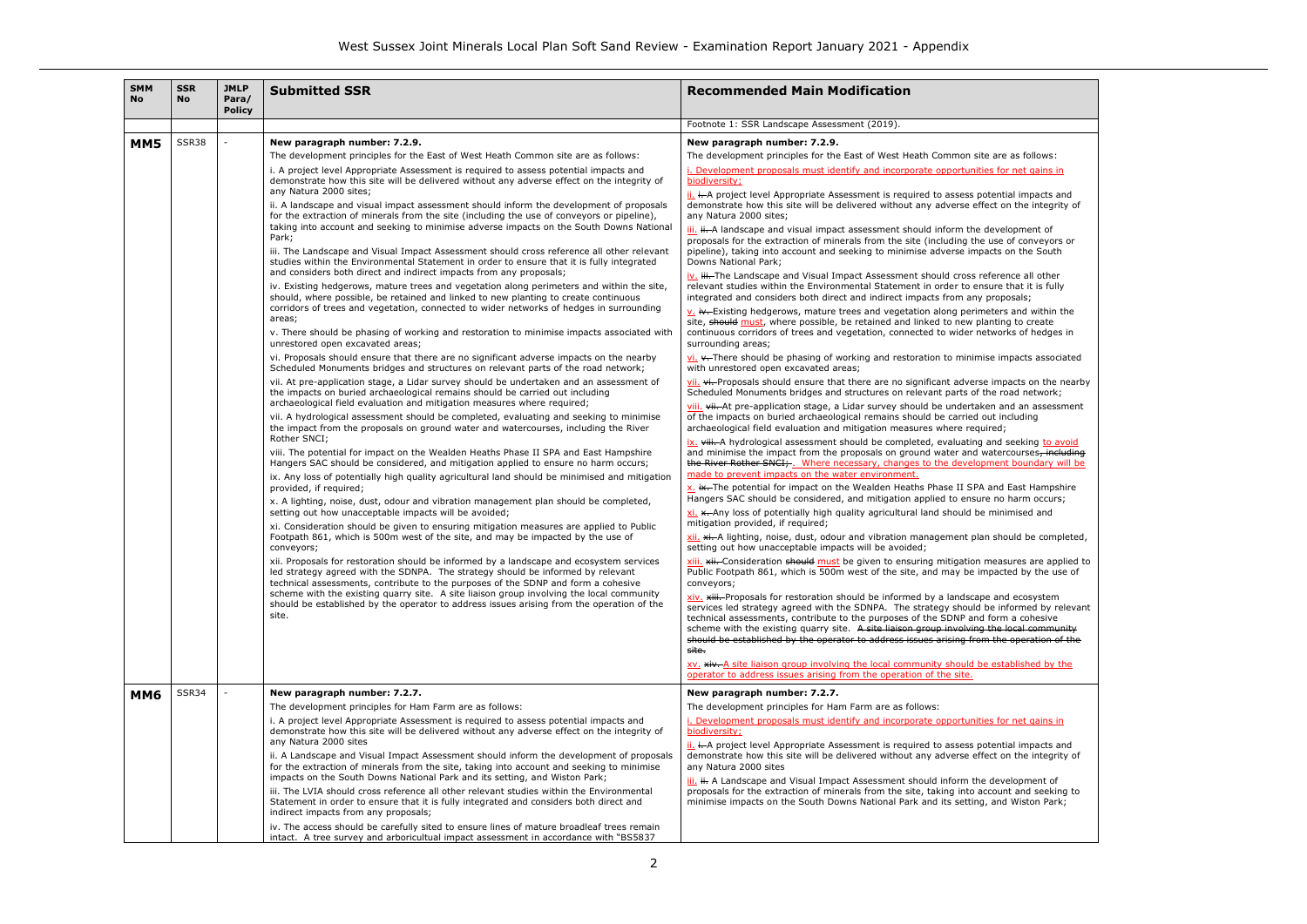#### hin the Environmental s both direct and

broadleaf trees remain dance with "BS5837 uld be provided to tions and that any to

nise adverse impacts

ter mounding and cies) along the eastern  $n$ ing of views into the open farmland should ent process. Any stent with local acts on landscape

imeters and within the anting to create tworks of hedges in

nise impacts associated

buildings (including but I be carried out and

and an assessment of including<br>ired;

and seeking to avoid atercourses, including

provided, if required; f changing the land use ces for the importation bic digestion at

proach to monitoring and in ensure that the site site site site and the site and site site site and site as in the site and site avoid the site areas.

the Air Quality  $s$ essment is required; ated access and shall besign Manual for Roads

mpact associated with other develope and transport mitigation, if required; d be considered and

is within and adjacent

an should be

al profile of the site and rows and hedgerow ectivity with the estoration should aim rrounding hedgerow

| <b>SMM</b><br><b>No</b> | <b>SSR</b><br><b>No</b> | <b>JMLP</b><br>Para/<br><b>Policy</b> | <b>Submitted SSR</b>                                                                                                                                                                                                                                                                                                                                                                                                                                    | <b>Recommended Main Modification</b>                                                                                                                                                                                                                                                                                                                                                                                         |
|-------------------------|-------------------------|---------------------------------------|---------------------------------------------------------------------------------------------------------------------------------------------------------------------------------------------------------------------------------------------------------------------------------------------------------------------------------------------------------------------------------------------------------------------------------------------------------|------------------------------------------------------------------------------------------------------------------------------------------------------------------------------------------------------------------------------------------------------------------------------------------------------------------------------------------------------------------------------------------------------------------------------|
|                         |                         |                                       | Trees in Relation to Design, Demolition and Construction 2012" should be provided to<br>ensure that retained trees are adequately protected from site operations and that any to<br>be removed are clearly identified and appropriate mitigation proposed;                                                                                                                                                                                              | iv. iii. The LVIA should cross reference all other relevant studies within th<br>Statement in order to ensure that it is fully integrated and considers both<br>indirect impacts from any proposals;                                                                                                                                                                                                                         |
|                         |                         |                                       | v. The entrance to the site should be carefully designed to minimise adverse impacts upon<br>the South Downs National Park and its setting;                                                                                                                                                                                                                                                                                                             | v. iv. The access should be carefully sited to ensure lines of mature broa<br>intact. A tree survey and arboricultual impact assessment in accordance                                                                                                                                                                                                                                                                        |
|                         |                         |                                       | vi. During excavation there should be screening, such as perimeter mounding and planting<br>of native trees and shrubs (including native evergreen species) along the eastern and<br>southern boundaries to strengthen and reinforce existing screening of views into the site<br>from the A283, Cherrytree Rough to the north and surrounding open farmland should be<br>considered as part of the Landscape and Visual Impact Assessment process. Any | Trees in Relation to Design, Demolition and Construction 2012" should be<br>ensure that retained trees are adequately protected from site operations<br>be removed are clearly identified and appropriate mitigation proposed;<br>vi. v. The entrance to the site should be carefully designed to minimise a<br>upon the South Downs National Park and its setting;                                                          |
|                         |                         |                                       | screening landform and/or planting should be designed to be consistent with local<br>landscape character in order to minimise unintended additional impacts on landscape<br>character from incongruous screening features;                                                                                                                                                                                                                              | vii. vi. During excavation there should be screening, such as perimeter m<br>planting of native trees and shrubs (including native evergreen species)<br>and southern boundaries to strengthen and reinforce existing screening of                                                                                                                                                                                           |
|                         |                         |                                       | vii. Existing hedgerows, mature trees and vegetation along perimeters and within the site,<br>should, where possible, be retained and linked to new planting to create continuous<br>corridors of trees and vegetation, connected to wider networks of hedges in surrounding<br>areas;                                                                                                                                                                  | site from the A283, Cherrytree Rough to the north and surrounding oper<br>be considered as part of the Landscape and Visual Impact Assessment po<br>screening landform and/or planting should be designed to be consistent<br>landscape character in order to minimise unintended additional impacts of                                                                                                                      |
|                         |                         |                                       | viii. There should be phasing of working and restoration to minimise impacts associated<br>with unrestored open excavated areas;                                                                                                                                                                                                                                                                                                                        | character from incongruous screening features;<br>viii. vii. Existing hedgerows, mature trees and vegetation along perimete                                                                                                                                                                                                                                                                                                  |
|                         |                         |                                       | ix. A historic building setting impact assessment of nearby listed buildings (including but<br>not limited to Horsebrook Cottage and Wappingthorn Manor) should be carried out and<br>mitigation provided, if required;                                                                                                                                                                                                                                 | site, should must, where possible, be retained and linked to new planting<br>continuous corridors of trees and vegetation, connected to wider network<br>surrounding areas;                                                                                                                                                                                                                                                  |
|                         |                         |                                       | x. At pre-application stage, a Lidar survey should be undertaken and an assessment of the<br>impacts on buried archaeological remains should be carried out including archaeological                                                                                                                                                                                                                                                                    | ix. viii. There should be phasing of working and restoration to minimise i<br>with unrestored open excavated areas;                                                                                                                                                                                                                                                                                                          |
|                         |                         |                                       | field evaluation and mitigation measures where required;<br>xi. A hydrological assessment should be completed, evaluating and seeking to minimise<br>the impact from the proposals on ground water and watercourses, including but not limited                                                                                                                                                                                                          | x. ix. A historic building setting impact assessment of nearby listed build<br>not limited to Horsebrook Cottage and Wappingthorn Manor) should be c<br>mitigation provided, if required;                                                                                                                                                                                                                                    |
|                         |                         |                                       | to, Alderwood Pond and Wiston Pond;<br>xii. A flood risk assessment should be carried out and mitigation provided, if required;                                                                                                                                                                                                                                                                                                                         | xi. x. At pre-application stage, a Lidar survey should be undertaken and<br>the impacts on buried archaeological remains should be carried out inclu-<br>archaeological field evaluation and mitigation measures where required;                                                                                                                                                                                             |
|                         |                         |                                       | xiii. The transport assessment should consider the net impact of changing the land use<br>from agricultural (maize production) to mineral and include allowances for the importation<br>of materials for restoration and importation of feedstock for anaerobic digestion at<br>Wappingthorn Farm;                                                                                                                                                      | xii. xi. A hydrological assessment should be completed, evaluating and so<br>and minimise the impact from the proposals on ground water and water<br>but not limited to, Alderwood Pond and Wiston Pond;                                                                                                                                                                                                                     |
|                         |                         |                                       | xiv. A HGV routing agreement is required, including a robust approach to monitoring                                                                                                                                                                                                                                                                                                                                                                     | xiii. xii. A flood risk assessment should be carried out and mitigation pro                                                                                                                                                                                                                                                                                                                                                  |
|                         |                         |                                       | adherence, to ensure that HGVs travelling to/from the site avoid the villages of Steyning<br>and Storrington;                                                                                                                                                                                                                                                                                                                                           | xiv. xiii. The transport assessment should consider the net impact of cha<br>from agricultural (maize production) to mineral and include allowances fo<br>of materials for restoration and importation of feedstock for anaerobic di                                                                                                                                                                                         |
|                         |                         |                                       | xv. If the traffic from the site could have a negative impact on the Air Quality Management<br>Area in Storrington High Street, then an Air Quality Assessment is required;                                                                                                                                                                                                                                                                             | Wappingthorn Farm;                                                                                                                                                                                                                                                                                                                                                                                                           |
|                         |                         |                                       | xvi. Vehicular access to the site to be created at the existing gated access and shall be<br>designed to accord with the standards and guidance within the Design Manual for Roads<br>and Bridges and Roads in the South Downs;                                                                                                                                                                                                                         | XV. xiv. A HGV routing agreement is required, including a robust approac<br>adherence, to ensure that HGVs travelling to/from the site avoid the villa<br>and Storrington;                                                                                                                                                                                                                                                   |
|                         |                         |                                       | xvii. There should be an assessment of the cumulative impact associated with other<br>development (e.g. other minerals development) including landscape and transport<br>considerations, such as the A24/A283 Washington roundabout and mitigation, if required;                                                                                                                                                                                        | xvi. **. If the traffic from the site could have a negative impact on the A<br>Management Area in Storrington High Street, then an Air Quality Assessi<br>xvii. xvii. Vehicular access to the site to be created at the existing gated                                                                                                                                                                                       |
|                         |                         |                                       | xviii. Any loss of potentially high quality agricultural land should be considered and<br>mitigation provided, if required;                                                                                                                                                                                                                                                                                                                             | be designed to accord with the standards and guidance within the Design<br>and Bridges and Roads in the South Downs;                                                                                                                                                                                                                                                                                                         |
|                         |                         |                                       | xix. There are known power cables, power lines and water mains within and adjacent to<br>the site which should be diverted or protected, as necessary;                                                                                                                                                                                                                                                                                                  | xviii. *** There should must be an assessment of the cumulative impact<br>other development (e.g. other minerals development) including landscap<br>considerations, such as the A24/A283 Washington roundabout and mitig-                                                                                                                                                                                                    |
|                         |                         |                                       | xx. A lighting, noise, dust, odour and vibration management plan should be completed,<br>setting out how unacceptable impacts will be avoided;                                                                                                                                                                                                                                                                                                          | xix. ********. Any loss of potentially high quality agricultural land should be<br>mitigation provided, if required;                                                                                                                                                                                                                                                                                                         |
|                         |                         |                                       | xxi. Options for restoration could include reinstating the original profile of the site and<br>returning it to agricultural use and restoring the structure of hedgerows and hedgerow<br>trees, with the aim of maximising farmland habitat value, and connectivity with the                                                                                                                                                                            | XX. XiX. There are known power cables, power lines and water mains with<br>to the site which should be diverted or protected, as necessary;                                                                                                                                                                                                                                                                                  |
|                         |                         |                                       | surrounding structure of hedgerows and lines of trees. Long term restoration should aim<br>to maximise the habitat value by taking opportunities to link the surrounding hedgerow                                                                                                                                                                                                                                                                       | xxi. **. A lighting, noise, dust, odour and vibration management plan sh<br>completed, setting out how unacceptable impacts will be avoided;                                                                                                                                                                                                                                                                                 |
|                         |                         |                                       | and woodland structure; and<br>xxii. A site liaison group involving the local community should be established by the<br>operator to address issues arising from the operation of the site.                                                                                                                                                                                                                                                              | xxii. *** Options for restoration could include reinstating the original pro<br>returning it to agricultural use and restoring the structure of hedgerows<br>trees, with the aim of maximising farmland habitat value, and connectivi<br>surrounding structure of hedgerows and lines of trees. Long term restor<br>to maximise the habitat value by taking opportunities to link the surroun<br>and woodland structure; and |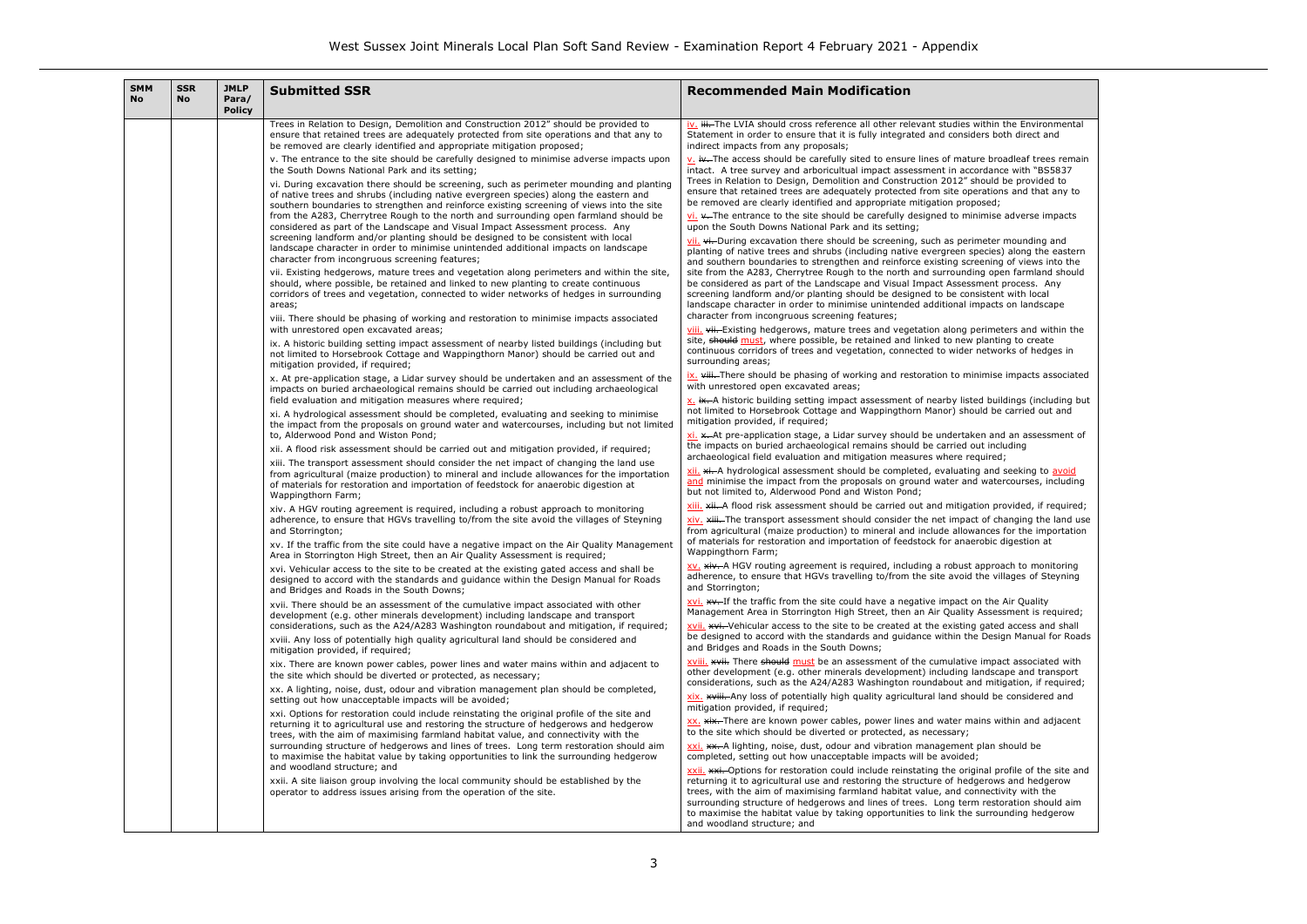## ie established by the

| <b>SMM</b><br><b>No</b> | <b>SSR</b><br><b>No</b> | <b>JMLP</b><br>Para/<br><b>Policy</b> | <b>Submitted SSR</b>                                                                                                                                                                                                                                                                                                                                                                                                                                                                                                                                                                                                                                                                                                                                                                                                                                                                                                                                                                                                                                                                                                                                                                                                                                                                                                                                                                                                                                                                                                                                                                                                                                                                                                                                                                                                                                                                                                                                                                                                                                                                                                                                                                                                                                      | <b>Recommended Main Modification</b>                                                                                                                                                                                                                                                                                                                                                                                                                                                                                                                                                                                                                                                                                                                                                                                                                                                                                                                                                                                                                                                                                                                                                                                                                      |                                                                                                                                                                                                                                                                                                                                                                                                                                                                                                                                                                                                                                                                                                                                                                                                                                                                                                                                                                                                                                         |
|-------------------------|-------------------------|---------------------------------------|-----------------------------------------------------------------------------------------------------------------------------------------------------------------------------------------------------------------------------------------------------------------------------------------------------------------------------------------------------------------------------------------------------------------------------------------------------------------------------------------------------------------------------------------------------------------------------------------------------------------------------------------------------------------------------------------------------------------------------------------------------------------------------------------------------------------------------------------------------------------------------------------------------------------------------------------------------------------------------------------------------------------------------------------------------------------------------------------------------------------------------------------------------------------------------------------------------------------------------------------------------------------------------------------------------------------------------------------------------------------------------------------------------------------------------------------------------------------------------------------------------------------------------------------------------------------------------------------------------------------------------------------------------------------------------------------------------------------------------------------------------------------------------------------------------------------------------------------------------------------------------------------------------------------------------------------------------------------------------------------------------------------------------------------------------------------------------------------------------------------------------------------------------------------------------------------------------------------------------------------------------------|-----------------------------------------------------------------------------------------------------------------------------------------------------------------------------------------------------------------------------------------------------------------------------------------------------------------------------------------------------------------------------------------------------------------------------------------------------------------------------------------------------------------------------------------------------------------------------------------------------------------------------------------------------------------------------------------------------------------------------------------------------------------------------------------------------------------------------------------------------------------------------------------------------------------------------------------------------------------------------------------------------------------------------------------------------------------------------------------------------------------------------------------------------------------------------------------------------------------------------------------------------------|-----------------------------------------------------------------------------------------------------------------------------------------------------------------------------------------------------------------------------------------------------------------------------------------------------------------------------------------------------------------------------------------------------------------------------------------------------------------------------------------------------------------------------------------------------------------------------------------------------------------------------------------------------------------------------------------------------------------------------------------------------------------------------------------------------------------------------------------------------------------------------------------------------------------------------------------------------------------------------------------------------------------------------------------|
|                         |                         |                                       |                                                                                                                                                                                                                                                                                                                                                                                                                                                                                                                                                                                                                                                                                                                                                                                                                                                                                                                                                                                                                                                                                                                                                                                                                                                                                                                                                                                                                                                                                                                                                                                                                                                                                                                                                                                                                                                                                                                                                                                                                                                                                                                                                                                                                                                           | xxiii. ***** A site liaison group involving the local community should be established by the<br>operator to address issues arising from the operation of the site.                                                                                                                                                                                                                                                                                                                                                                                                                                                                                                                                                                                                                                                                                                                                                                                                                                                                                                                                                                                                                                                                                        |                                                                                                                                                                                                                                                                                                                                                                                                                                                                                                                                                                                                                                                                                                                                                                                                                                                                                                                                                                                                                                         |
| MM7                     | SSR40                   |                                       | New paragraph number: 7.2.11.<br>The development principles for the Chantry Lane Extension are as follows:<br>i. A project level Appropriate Assessment is required to assess potential impacts and<br>demonstrate how this site will be delivered without any adverse effect on the integrity of<br>any Natura 2000 sites;<br>ii. A Landscape and Visual Impact Assessment (LVIA) should inform the development of<br>proposals for the extraction of minerals from the site, taking into account and seeking to<br>minimise impacts on the South Downs National Park;<br>iii. The LVIA should cross reference all other relevant studies within the Environmental<br>Statement in order to ensure that it is fully integrated and considers both direct and<br>indirect impacts from any proposals;<br>iv. The entrance to the site should be carefully designed to minimise adverse impacts upon<br>the South Downs National Park and its setting, and designed to accord with the standards<br>and guidance within the Design Manual for Roads and Bridges and Roads in the South<br>Downs;<br>v. During excavation there should be screening, such as perimeter mounding and planting<br>of native trees and shrubs (including native evergreen species) along the boundaries to<br>strengthen and reinforce existing screening of views into the site from the A283, and<br>surrounding open farmland should be considered as part of the Landscape and Visual<br>Impact Assessment process. Any screening landform and/or planting should be designed<br>to be consistent with local landscape character in order to minimise unintended additional<br>impacts on landscape character from incongruous screening features;<br>vi. Existing hedgerows, mature trees and vegetation along perimeters and within the site,<br>should, where possible, be retained and linked to new planting to create continuous<br>corridors of trees and vegetation, connected to wider networks of hedges in surrounding<br>areas;<br>vii. There should be phasing of working and restoration to minimise impacts associated<br>with unrestored open excavated areas;<br>viii. At pre-application stage, a Lidar survey should be undertaken and an assessment of | New paragraph number: 7.2.11.<br>The development principles for the Chantry Lane Extension are as follows:<br>i. Development proposals must identify and incorporate opportunities for net gains in<br>biodiversity;<br>ii. i. A project level Appropriate Assessment is required to assess potential impacts and<br>demonstrate how this site will be delivered without any adverse effect on the integrity of<br>any Natura 2000 sites;<br>iii. ii. A Landscape and Visual Impact Assessment (LVIA) should inform the development of<br>proposals for the extraction of minerals from the site, taking into account and seeking to<br>minimise impacts on the South Downs National Park;<br>iv. iii. The LVIA should cross reference all other relevant studies within the Environmental<br>Statement in order to ensure that it is fully integrated and considers both direct and<br>indirect impacts from any proposals;<br>$\underline{v}$ , iv. The entrance to the site should be carefully designed to minimise adverse impacts                                                                                                                                                                                                                   |                                                                                                                                                                                                                                                                                                                                                                                                                                                                                                                                                                                                                                                                                                                                                                                                                                                                                                                                                                                                                                         |
|                         |                         |                                       |                                                                                                                                                                                                                                                                                                                                                                                                                                                                                                                                                                                                                                                                                                                                                                                                                                                                                                                                                                                                                                                                                                                                                                                                                                                                                                                                                                                                                                                                                                                                                                                                                                                                                                                                                                                                                                                                                                                                                                                                                                                                                                                                                                                                                                                           | upon the South Downs National Park and its setting, and designed to accord with the<br>standards and guidance within the Design Manual for Roads and Bridges and Roads in the<br>South Downs;<br>$\underline{\mathsf{vi}}$ . $\star$ -During excavation there should be screening, such as perimeter mounding and<br>planting of native trees and shrubs (including native evergreen species) along the<br>boundaries to strengthen and reinforce existing screening of views into the site from the<br>A283, and surrounding open farmland should be considered as part of the Landscape and<br>Visual Impact Assessment process. Any screening landform and/or planting should be<br>designed to be consistent with local landscape character in order to minimise unintended<br>additional impacts on landscape character from incongruous screening features;<br>vii. vi. Existing hedgerows, mature trees and vegetation along perimeters and within the<br>site, should must, where possible, be retained and linked to new planting to create<br>continuous corridors of trees and vegetation, connected to wider networks of hedges in<br>surrounding areas;<br>viii. vii. There should be phasing of working and restoration to minimise impacts |                                                                                                                                                                                                                                                                                                                                                                                                                                                                                                                                                                                                                                                                                                                                                                                                                                                                                                                                                                                                                                         |
|                         |                         |                                       | the impacts on buried archaeological remains should be carried out including<br>archaeological field evaluation and mitigation measures where required;<br>ix. A hydrological assessment should be completed, evaluating and seeking to minimise<br>the impact from the proposals on ground water and watercourses, given its location close<br>to the Arun Valley SPA;                                                                                                                                                                                                                                                                                                                                                                                                                                                                                                                                                                                                                                                                                                                                                                                                                                                                                                                                                                                                                                                                                                                                                                                                                                                                                                                                                                                                                                                                                                                                                                                                                                                                                                                                                                                                                                                                                   | associated with unrestored open excavated areas;<br>ix. viii. At pre-application stage, a Lidar survey should be undertaken and an assessment<br>of the impacts on buried archaeological remains should be carried out including<br>archaeological field evaluation and mitigation measures where required;<br>x. ix. A hydrological assessment should be completed, evaluating and seeking to avoid and                                                                                                                                                                                                                                                                                                                                                                                                                                                                                                                                                                                                                                                                                                                                                                                                                                                  |                                                                                                                                                                                                                                                                                                                                                                                                                                                                                                                                                                                                                                                                                                                                                                                                                                                                                                                                                                                                                                         |
|                         |                         |                                       |                                                                                                                                                                                                                                                                                                                                                                                                                                                                                                                                                                                                                                                                                                                                                                                                                                                                                                                                                                                                                                                                                                                                                                                                                                                                                                                                                                                                                                                                                                                                                                                                                                                                                                                                                                                                                                                                                                                                                                                                                                                                                                                                                                                                                                                           | x. An HGV routing agreement is required, including a robust approach to monitoring<br>adherence, to ensure that HGVs travelling to/from the site avoid the village of Storrington;<br>xi. If the traffic from the site could have a negative impact on the Air Quality Management<br>Area in Storrington High Street, then an Air Quality Assessment is required;<br>xii. There should be an assessment of the cumulative impact associated with other<br>development (e.g. other minerals development) including landscape and transport<br>considerations, such as the A24/A283 Washington roundabout and mitigation, if required;<br>xiii. Any loss of potentially high quality agricultural land should be minimised and<br>mitigation provided, if required;<br>xiv. There are known power cables, power lines and water mains within and adjacent to<br>the site which should be diverted or protected, as necessary;<br>xv. A lighting, noise, dust, odour and vibration management plan should be completed,                                                                                                                                                                                                                                      | minimise the impact from the proposals on ground water and watercourses, given its<br>location close to the Arun Valley SPA;<br>$xi$ . $\star$ An HGV routing agreement is required, including a robust approach to monitoring<br>adherence, to ensure that HGVs travelling to/from the site avoid the village of Storrington;<br>$xii$ . $xii$ . If the traffic from the site could have a negative impact on the Air Quality<br>Management Area in Storrington High Street, then an Air Quality Assessment is required;<br>xiii. * *** There should must be an assessment of the cumulative impact associated with<br>other development (e.g. other minerals development) including landscape and transport<br>considerations, such as the A24/A283 Washington roundabout and mitigation, if required;<br>xiv. ******** Any loss of potentially high quality agricultural land should be minimised and<br>mitigation provided, if required;<br>XV, xiv. There are known power cables, power lines and water mains within and adjacent |
|                         |                         |                                       | setting out how unacceptable impacts will be avoided;<br>xvi. Proposals for restoration should be informed by a landscape and ecosystem services<br>led strategy agreed with the SDNPA. The strategy should be informed by relevant<br>technical assessments, contribute to the purposes of the SDNP and form a cohesive<br>scheme with the existing quarry site.<br>xvii. A site liaison group involving the local community should be established by the<br>operator to address issues arising from the operation of the site.                                                                                                                                                                                                                                                                                                                                                                                                                                                                                                                                                                                                                                                                                                                                                                                                                                                                                                                                                                                                                                                                                                                                                                                                                                                                                                                                                                                                                                                                                                                                                                                                                                                                                                                          | to the site which should be diverted or protected, as necessary;<br>xvi. **. A lighting, noise, dust, odour and vibration management plan should be<br>completed, setting out how unacceptable impacts will be avoided;<br>xvii. **i. Proposals for restoration should be informed by a landscape and ecosystem<br>services led strategy agreed with the SDNPA. The strategy should be informed by relevant<br>technical assessments, contribute to the purposes of the SDNP and form a cohesive<br>scheme with the existing quarry site.<br>xviii. ******* A site liaison group involving the local community should be established by the<br>operator to address issues arising from the operation of the site.                                                                                                                                                                                                                                                                                                                                                                                                                                                                                                                                         |                                                                                                                                                                                                                                                                                                                                                                                                                                                                                                                                                                                                                                                                                                                                                                                                                                                                                                                                                                                                                                         |